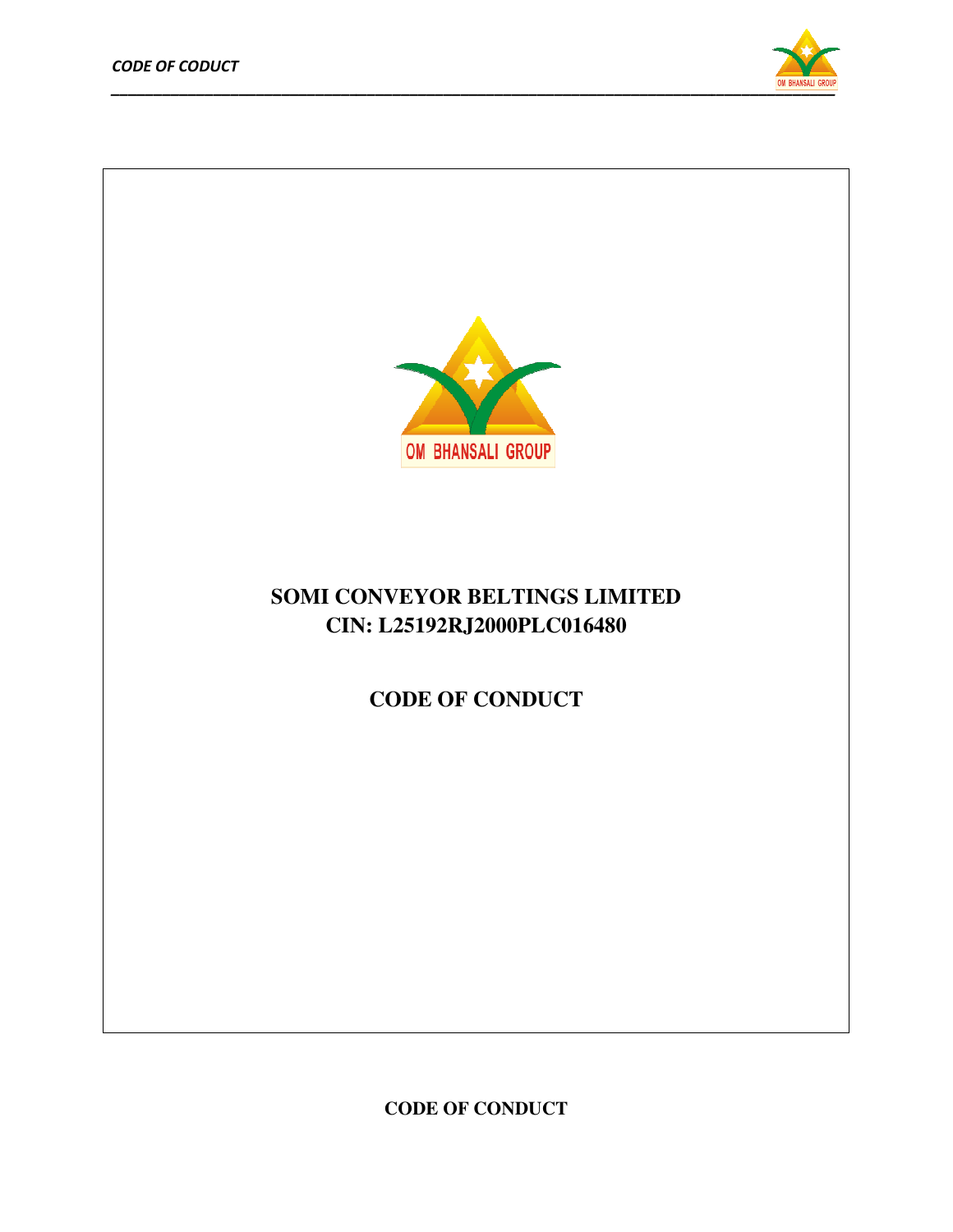

Code of Conduct for Board Members and Senior Management *(As per Companies Act, 2013 & Clause 49 of the Listing Agreement)*

### **I. Introduction:**

The Board of Directors of the Company has adopted the following Code of Conduct to ensure The Board of Directors of the Company has adopted the following Code of Conduct to ensure<br>compliance of provisions of the Companies Act, 2013 and clause 49 of the Listing Agreement with stock exchanges. This Code of Conduct (hereinafter referred to as 'the Code') shall be called as 'SOMI Code of Conduct for Directors and Senior Management'. called as 'SOMI Code of Conduct for Directors and Senior Management'.

### **II**. **Applicability:**

The Code shall be applicable to:

- (i) Directors of Somi Conveyor Beltings Somi Ltd and
- (ii) Members of the Senior Management of the Company (i.e. one level below the executive directors, including all functional heads).

### **III**. **Objective:**

(i.e. one level below the executive directors, including all functional heads).<br> **III**. **<u>Objective</u>:**<br>
This Code sets forth the guiding principles on which the Directors and members of the Senior Management of the Company shall conduct themselves and discharge their responsibilities towards the stakeholders, government and regulatory agencies, customers, suppliers, society at large and all others with whom the Company is connected. The Directors and members of the Senior Management recognize that they are the trustees and custodian of public money and in order to fulfill their fiduciary obligations and responsibilities, they shall maintain and continue to enjoy the trust and confidence of public at large by rendering their duties in an efficient and transparent manner. gement of the Company shall conduct themselves and discharge their responsibilities<br>ds the stakeholders, government and regulatory agencies, customers, suppliers, society at<br>and all others with whom the Company is connecte recognize that they are the trustees and custodian of public money and in their fiduciary obligations and responsibilities, they shall maintain and continue to and confidence of public at large by rendering their duties in Company is connected. The Directors and members of the<br>ey are the trustees and custodian of public money and in<br>ons and responsibilities, they shall maintain and continue to<br>blic at large by rendering their duties in an ef

### **IV. The Code:**

The Directors and members of the Senior Management of the Company agree to abide by the following Code of Conduct: • Directors and members of the Senior Management of the Company agree to abide by the<br>
• Make best efforts to attend the Board, Committee, Members and other Company

- meetings.
- Always adhere and confirm to all statutory and mandatory laws, rules, regulations, bye laws as may be applicable to the Company.
- Make concerted efforts to share and enhance the knowledge and information reserve in the Company.
- Ensure the security of all confidential information belonging to the Company in every possible manner s adhere and confirm to all statutory and mandatory laws, rule<br>s may be applicable to the Company.<br>concerted efforts to share and enhance the knowledge and infe<br>mpany.<br>the security of all confidential information belonging
- Be honest and fair in their dealing with Government authorities, stakeholders, customers, suppliers, service providers and business partners.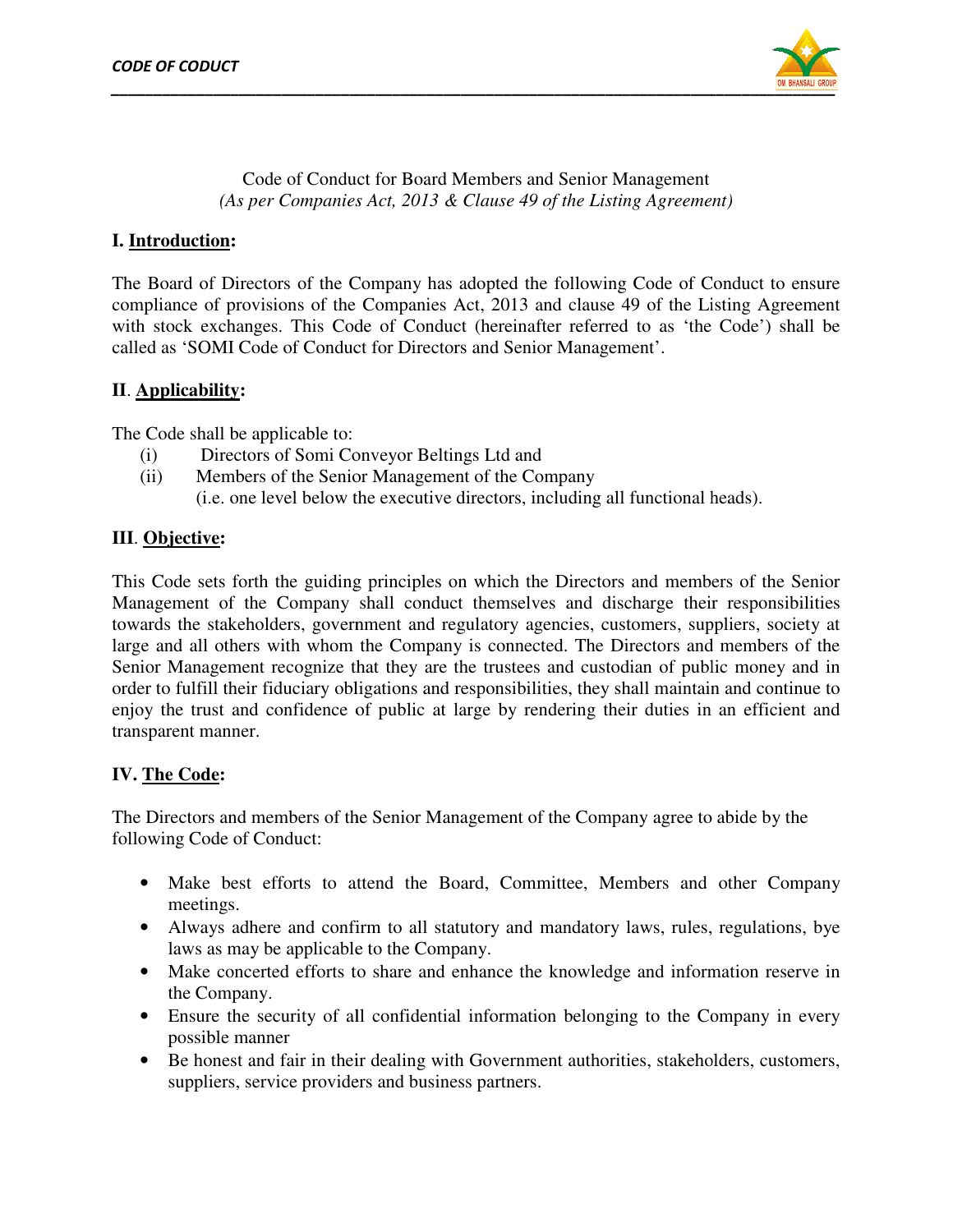

- Not to be associated in any way, directly or indirectly, with the competitors of the Company while on Board or employment of the Company.
- Not to derive personal benefit or undue advantages (financial or otherwise) by virtue of their position or relationship with the Company and for this purpose: be associated in any way, directly or indirectly, with the competitors of y while on Board or employment of the Company.<br>
erive personal benefit or undue advantages (financial or otherwise) by virtue<br>
ition or relationship
	- (i). Shall adopt total transparency in their dealings with the Company
	- (ii).Shall disclose full details of any direct or indirect personal interests in dealings/transactions with the Company
	- (iii). Shall not be a party to transactions or decisions involving conflict between their personal interest and the Company's interest.
- Do not accept or derive any personal gratification from suppliers, service providers, Do not accept or derive any personal gratification from suppl<br>business partners or any other agency in their dealings with them.
- Help in establishment of the Company as Equal Opportunity Employer.
- Cooperate with the Company in discharging its social responsibilities
- Not to conduct themselves in a manner that harms or adversely affects the reputation of the Company in any way.
- Accept that they shall be accountable to the Board for their actions, violations and defaults in their capacity as a Director / member of the Senior Management of the Company, as the case may be. selves in a manner that harms or adversely affects the reputation company in any way.<br>The that they shall be accountable to the Board for their actions, violations and the of the of may shall be accountable to the Senior M

### **V**. Code for Independent Directors:

The Code is a guide to professional conduct for independent directors. Adherence to these standards by independent directors and fulfillment of their responsibilities in a professional and faithful manner will promote confidence of the investment community, particularly minority shareholders, regulators and companies in the institution of independent directors. The Code is a guide to professional conduct for independent directors. Adherence standards by independent directors and fulfillment of their responsibilities in a profession faithful manner will promote confidence of the i ii). Shall not be a party to transactions or decisions involving conflict between their<br>
in personal interest and the Company's interest.<br>
to accept or derive any personal gratification from suppliers, service providers,<br>

### **A. Guidelines of professional conduct: of professional conduct:**

An independent director shall:

- (1) uphold ethical standards of integrity and probity;
- $(2)$  act objectively and constructively while exercising his duties;
- (3) exercise his responsibilities in a *bona fide* manner in the interest of the company;
- (4) devote sufficient time and attention to his professional obligations for informed and balanced decision making; (4) devote sufficient time and attention to his professional obligations for informed and balanced decision making;<br>(5) not allow any extraneous considerations that will vitiate his exercise of
- objective independent judgment in the paramount interest of the company as a whole, while concurring in or dissenting from the collective judgment of the Board in its decision making; iective independent judgment in the paramount interest of the company<br>a whole, while concurring in or dissenting from the collective judgment<br>the Board in its decision making;<br>t abuse his position to the detriment of the c
- (6) not abuse his position to the detri or for the purpose of gaining direct or indirect personal advantage or advantage for any associated person;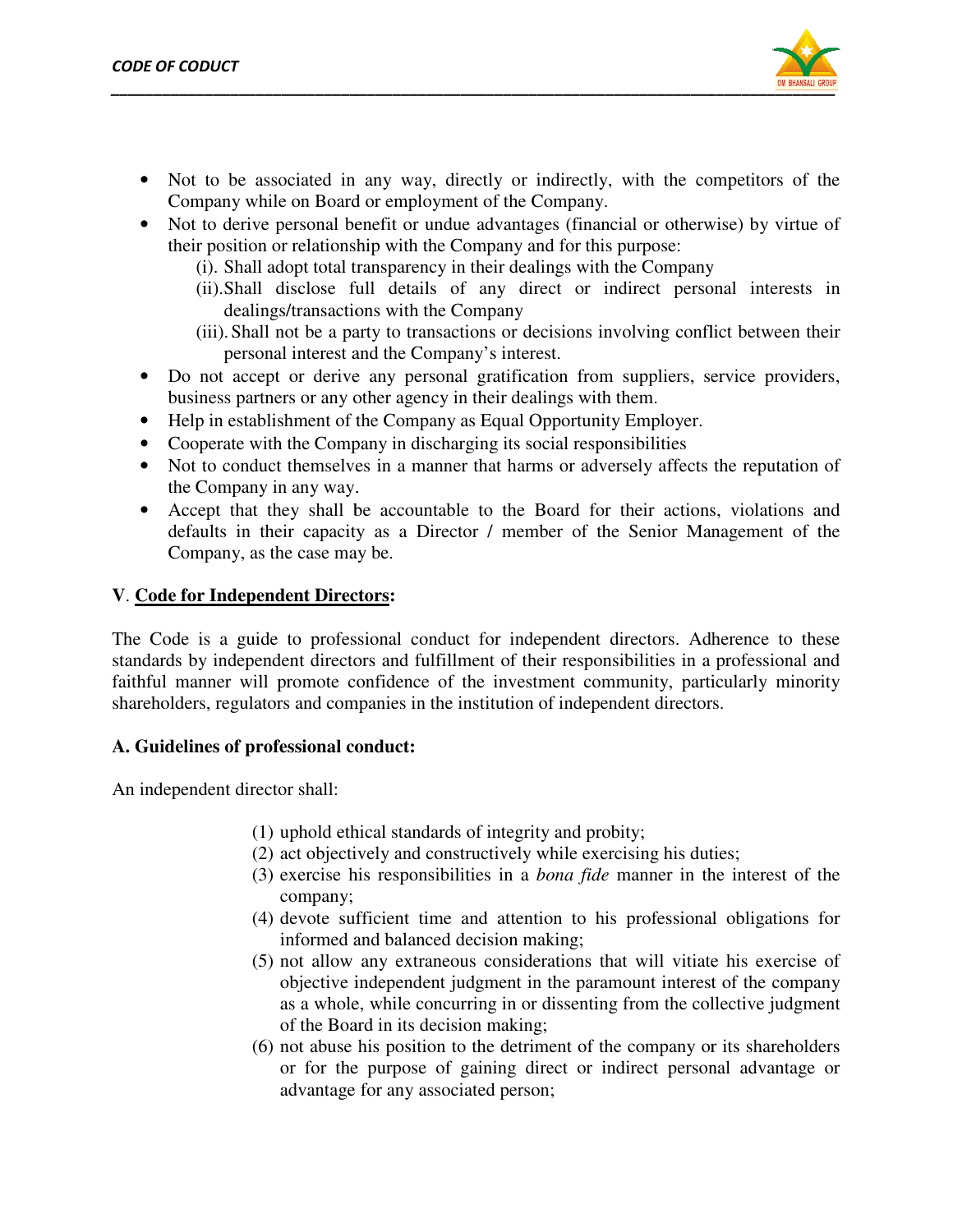

- (7) refrain from any action that would lead to loss of his independence;
- (8) where circumstances arise which make an independent director lose his independence, the independent director must immediately inform the Board accordingly;
- (9) assist the company in implementing the best corporate governance practices. independence, the independent director must immediately i<br>Board accordingly;<br>(9) assist the company in implementing the best corporate g<br>practices.<br>**functions:**<br>dent directors shall:<br>in bringing an independent judgment to

#### **B. Role and functions:**

The independent directors shall:

- (1) help in bringing an independent judgment to bear on the Board's deliberations on issues of strategy, performance, risk management, resources, key appointments and standards of conduct;
- $(2)$  bring an objective view in the evaluation of the performance of board and management;
- (3) scrutinize the performance of management in meeting agreed goals and objectives and monitor the reporting of performance; monitor the reporting of performance;
- (4) satisfy themselves on the integrity of financial information and that financial controls and the systems of risk management are robust and defensible; the systems of risk management are robust and defensible;
- (5) safeguard the interests of all stakeholders, particularly the minority shareholders; shareholders;
- (6) balance the conflicting interest of the stakeholders;
- (6) balance the conflicting interest of the stakeholders;<br>(7) determine appropriate levels of remuneration of executive directors, key managerial personnel and senior management and have a prime role in appointing and where necessary recommend removal of executive directors, key managerial senior management; and senior management and have a prime role in appointing<br>recommend removal of executive directors, key managerial per-<br>nagement;<br>and arbitrate in the interest of the company as a whole, in situations (8) where circumstances arise which make an independent director loose his approximate independent of the Sourd accordingly; (9) ansid the company in implementing the best corporate governance (9) approximately infrom the managerial personnel and
- (8) moderate and arbitrate in the interest of the company as a whole, in sit uations of conflict between management and shareholder's interest.

#### **C. Duties:**

The independent directors shall—

- (1) undertake appropriate induction and regularly update and refresh their skills, and familiarity with the company; ependent directors shall—<br>undertake appropriate induction and regularly update and refresh their skills,<br>and familiarity with the company; skills, knowledge
- (2) seek appropriate clarification or amplification of information and, where necessary, take seek appropriate clarification or amplification of information and, where necessary, take and follow appropriate professional advice and opinion of outside experts at the expense of the company; and follow appropriate professional advice and opinion of outside experts at the expense<br>of the company;<br>(3) strive to attend all meetings of the Board of Directors and of the Board committees of
- which he is a member;
- (4) participate constructively and actively in the committees of the Board in which they are chairpersons or members;
- (5) strive to attend the general meetings of the company;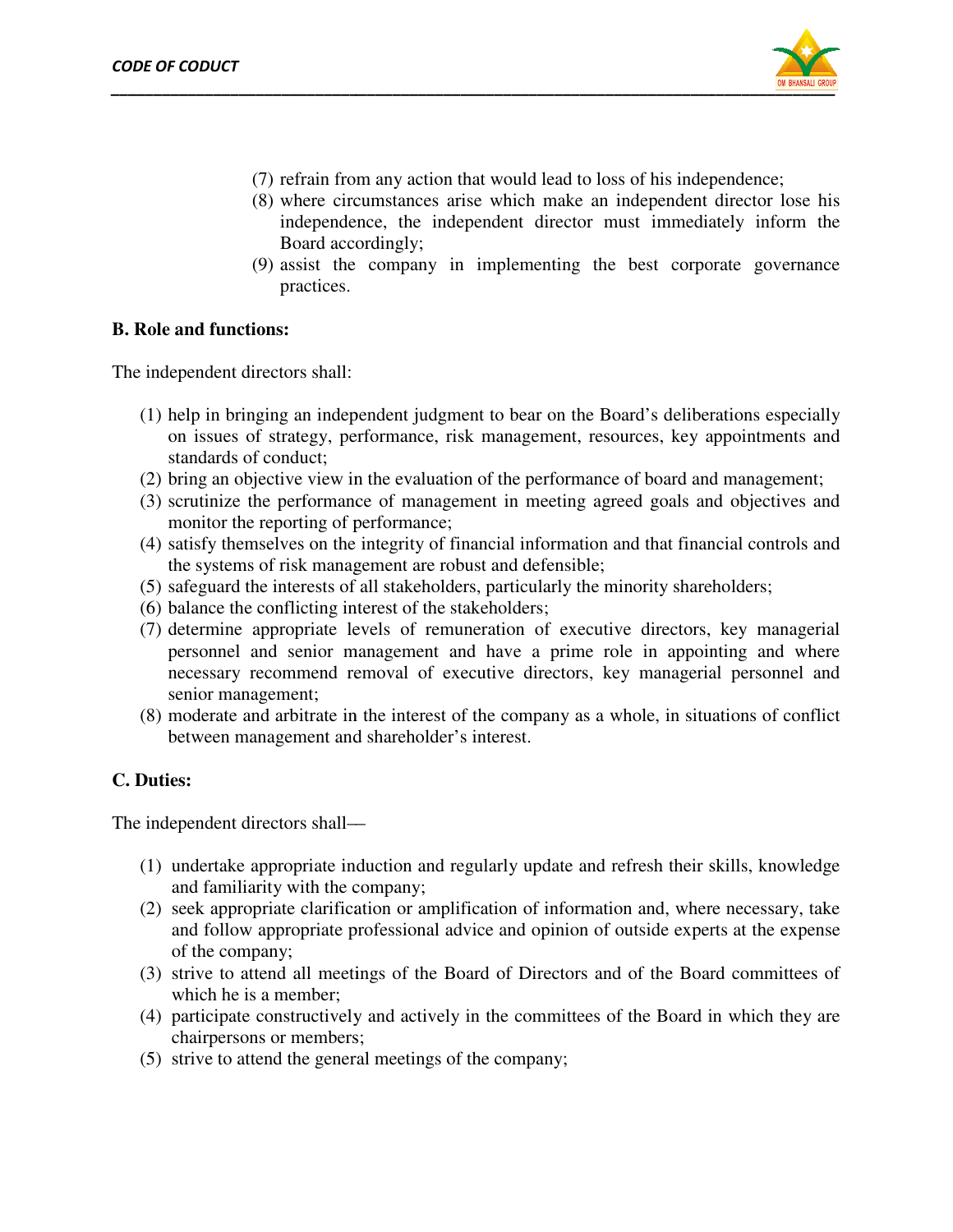

- (6) where they have concerns about the running of the company or a proposed action, ensure that these are addressed by the Board and, to the extent that they are not resolved, insist that their concerns are recorded in the minutes of the Board meeting;
- (7) keep themselves well informed about the company and the external environment in which it operates;
- (8) not to unfairly obstruct the functioning of an otherwise proper Board or committee of the Board;
- (9) pay sufficient attention and ensure that adequate deliberations are held before before approving not to unfairly obstruct the functioning of an otherwise proper Board or committee of the Board;<br>Board;<br>pay sufficient attention and ensure that adequate deliberations are held before approving<br>related party transactions a company;
- (10)ascertain and ensure that the company has an adequate and functional vigil mechanism and to ensure that the interests of a person who uses such mechanism are not prejudicially affected on account of such use; ascertain and ensure that the company has an adequate and functional<br>and to ensure that the interests of a person who uses such med<br>prejudicially affected on account of such use;
- (11) report concerns about unethical behavior, actual or suspected fraud or violation of the company's code of conduct or ethics policy;
- (12)acting within his authority, assist in protecting the legitimate interests of the company, shareholders and its employees;
- (13)not disclose confidential information, including commercial secrets, technologies, advertising and sales promotion plans, unpublished price sensitive information, unless such disclosure is expressly approved by the Board or required by law. company's code of conduct or ethics policy;<br>acting within his authority, assist in protecting the legitimate interests of the cor<br>shareholders and its employees;<br>not disclose confidential information, including commercial

#### **D. Manner of appointment:**

- (1) Appointment process of independent directors shall be independent of the company management; while selecting independent directors the Board shall ensure that there is appropriate balance of skills, experience and knowledge Board to discharge its functions and duties effectively. process of independent directors shall be independent of the company<br>while selecting independent directors the Board shall ensure that there is<br>lance of skills, experience and knowledge in the Board so as to enable the
- (2) The appointment of independent director(s) of the company shall be approved at the meeting of the shareholders. discharge its functions and duties effectively.<br>
ointment of independent director(s) of the company shall be approved at the<br>
of the shareholders.<br>
lanatory statement attached to the notice of the meeting for approving the
- (3) The explanatory statement attached to the notice of t appointment of independent director shall include a statement that in the opinion of the Board, the independent director proposed to be appointed fulfills the conditions specified in the Companies Act, 2013 and the rules made there under and that the proposed director is independent of the management. itment of independent director shall include a statement that in the opinion of the<br>, the independent director proposed to be appointed fulfills the conditions specified<br>Companies Act,2013 and the rules made there under an report concerns about unethical behavior, actual or suspected fraud or violation of the company, scole of conduct or ethics policy;<br>acting within his authority, assist in protecting the legitimate interests of the company,
- (4) The appointment of independent directors shall be formalized through a letter of appointment, which shall set out :
	- (a) the term of appointment;
	- (b) the expectation of the Board from the appointed director; the Board committee(s) in which the director is expected to serve and its tasks;
	- (c) the fiduciary duties that come with such an appointment along with accompanying liabilities; expected to serve and its ta<br>that come with such an appointm<br>;<br>nd Officers (D and O) insurance, if any;
	- (d) provision for Directors and Officers (D and O) insurance, if any;
	- (e) the Code of Business Ethics that the company expects its directors and employees to follow;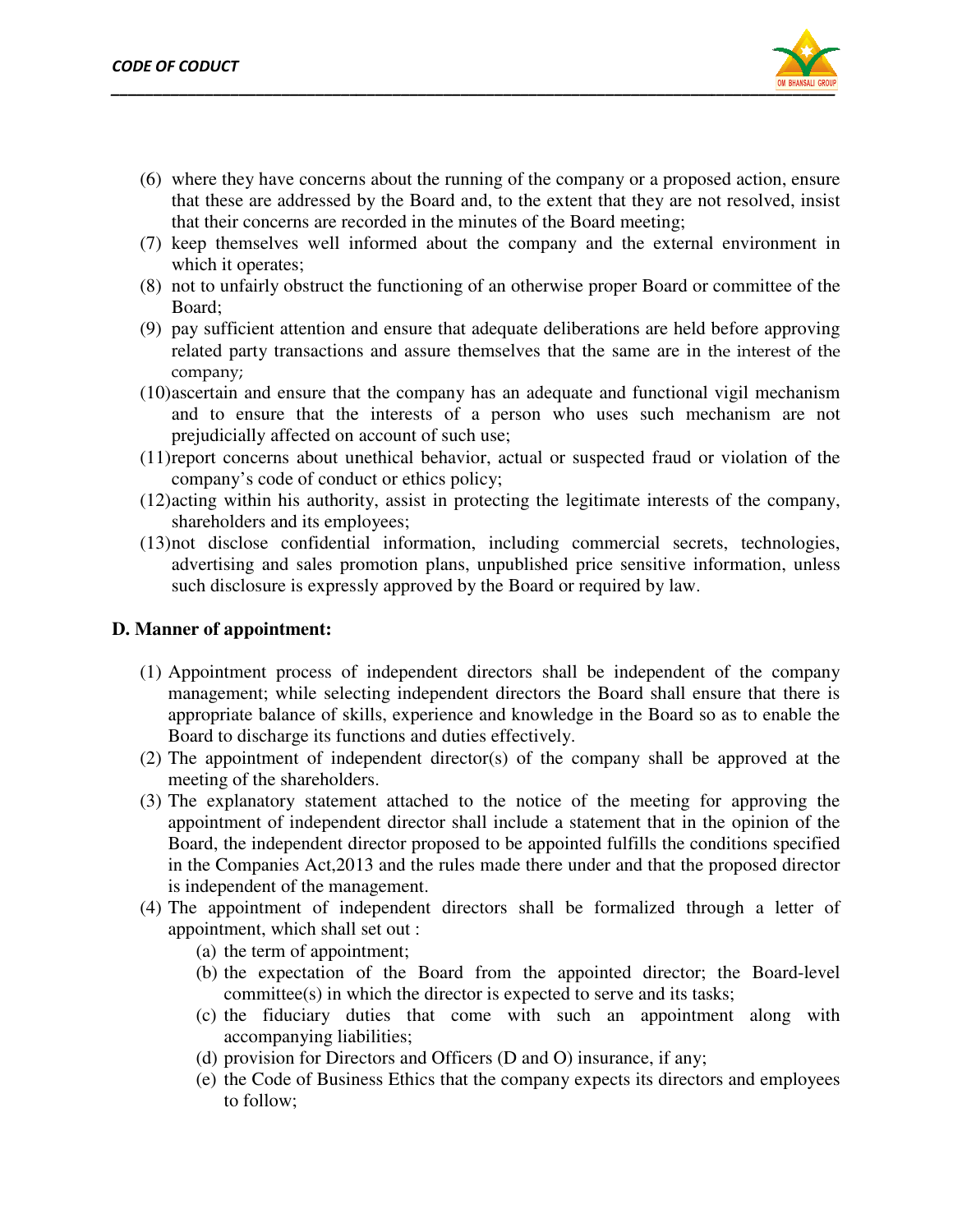

- (f) the list of actions that a director should not do while functioning as such in company; and
- (g) the remuneration, mentioning periodic fees, reimbursement of participation in the Boards and other meetings and profit related commission, if any. r should not do while functioning as such in t<br>periodic fees, reimbursement of expenses f<br>other meetings and profit related commission, be list of actions than a director should not do while functioning as such in the list of actions company; and<br>
company: and<br>
performancemon, mentioning periodic fees, crimbuses may,<br>
participation in the Boards and other of expenses for
- (5) The terms and conditions of appointment of independent directors shall be open for inspection at the registered office of the company by any member during normal business hours. The terms and conditions of appointment of independent directors shall be open inspection at the registered office of the company by any member during normal busine<br>nours.<br>The terms and conditions of appointment of indepen
- (6) The terms and conditions of appointment of independent directors shall also be posted on the company's website.

#### **E. Re-appointment:**

The re-appointment of independent director shall be on the basis of report of performance evaluation.

#### **F. Resignation or removal:**

- (1) The resignation or removal of an independent director shall be in the same manner as is provided in sections 168 and 169 of the Companies Act,
- (2) An independent director who resigns or is removed from the Board of the company shall be replaced by a new independent director within a period of not more than one hundred and eighty days from the date of such resignation or removal, as the case may be. be replaced by a new independent director within a period of not more than one hundred<br>and eighty days from the date of such resignation or removal, as the case may be.<br>(3) Where the company fulfills the requirement of ind
- without filling the vacancy created by such resignation or removal, as the case may be, the requirement of replacement by a new independent director shall not apply.<br> **The independent directors of the company shall hold at** the requirement of replacement by a new independent director shall not apply. resigns or is removed from the Board of the company shall<br>dent director within a period of not more than one hundred<br>of such resignation or removal, as the case may be.<br>ne requirement of independent directors in its Board

#### **G. Separate meetings:**

- (1) The independent directors of the company shall without the attendance of non-independent directors and members of management;
- (2) All the independent directors of the company shall strive to be present at such meeting;
- (3) The meeting shall:
- the independent directors of the company shall strive to be present at such meeting;<br>experiment in the performance of non-independent directors and the Board as a whole;<br>(a) review the performance of non-independent direct
	- (b) review the performance of the Chairperson of the company, taking into account the views of executive directors and non-executive directors; the views of executive directors and non
	- (c) assess the quality, quantity and timeliness of flow of informati company management and the Board that is necessary for the Board to effectively and reasonably perform their duties.

#### **H. Evaluation mechanism:**

(1) The performance evaluation of independent directors shall be done by the entire Board of Directors, excluding the director being evaluated.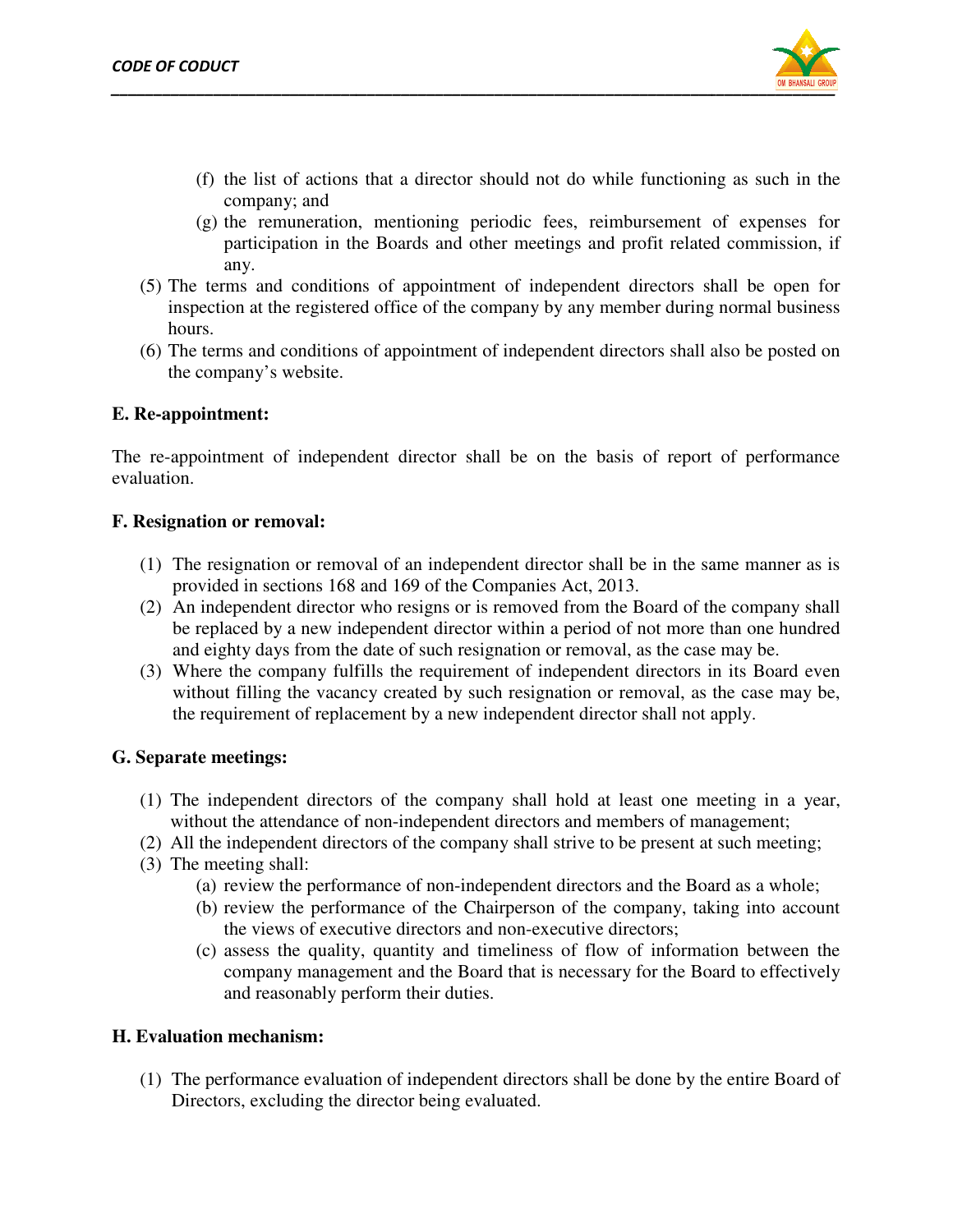

(2) On the basis of the report of performance evaluation, it shall be determined whether to extend or continue the term of appointment of the independent director. extend or continue the term of appointment of the independent director.

#### **VI. Placement of the Code on website Placement of**

As required by clause 49 of the listing agreement this code and any amendment thereto shall be posted on the website of the company.

#### **VII. Compliance of the Code**

Each Director and Senior Management Personnel shall monitor his or her personal compliance with the code. Also in terms of clause 49 of the listing agreement all Board members and Senior Management Personnel shall within 30 days of close of every financial year affirm compliance with the Code. The Annual Compliance Report shall be forwarded to the Compliance Officer of the Company, in the form annexed hereto as **Appendix –II.**  equired by clause 49 of the listing agreement this code and any amendment thereto s<br>d on the website of the company.<br>Compliance of the Code<br>Director and Senior Management Personnel shall monitor his or her personal com<br>the

#### **VIII. Consequences of Non – Compliance of this code**

In case of breach of this code by the Directors, the same shall be dealt with by the Board of In case of breach of this code by the Directors, the same shall be dealt with by the Board of Directors for initiating appropriate action, as deemed necessary. In case of breach of this Code by the Senior Management, the Managing Director shall deal the same. Directors for initiating appropriate action, as deemed necessary. In case of breach of this Code<br>by the Senior Management, the Managing Director shall deal the same.<br>IX. <u>Acknowledgement of Receipt of the Code</u><br>All Board M

#### **IX**. **Acknowledgement of Receipt of the Code**

code in the acknowledgement form annexed as **Appendix I** indicating that they have received, read and understood, and agreed to comply with the code and send the same to the Compliance Officer. read and understood, and agreed to comply with the code and send the same to the Compliance<br>Officer.<br>X. No Rights Created<br>This code of conduct is a statement of certain fundamental principles, ethics, values, policies and e Code. The Annual Compliance Report shall be forwarded to the Compliance Officer of<br>papay, in the form annexed hereto as **Appendix -II.**<br>Consequences of Non – Compliance of this code<br>of breach of this code by the Director annexed as **Appendix I** indicating that they have received comply with the code and send the same to the Complianty complies of certain fundamental principles, ethics, values, policies

#### **X***.* **No Rights Created**

procedures that govern the Directors and Senior Management Personnel of the Company in the conduct of the Company's business. It is not intended to and does not create any rights in any employee, customer, client, supplier, competitor, shareholder or any other person or entity.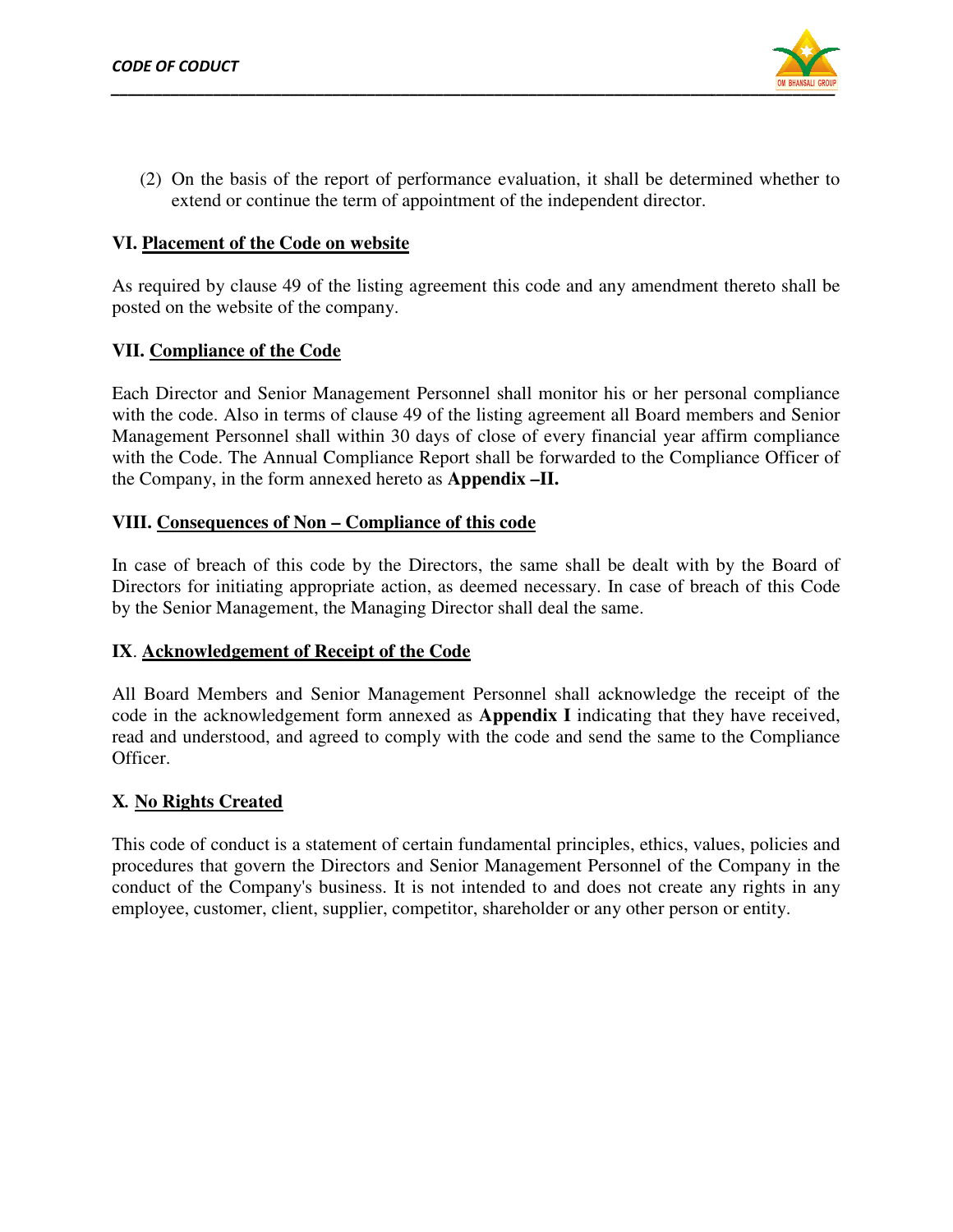

# **Code of Conduct for Board Members and Senior Management Personnel<br>Acknowledgement Form**

I …………………………..have received and read the Company's " have read the Company's **Code of Conduct for Board Code Members and Senior Management Personnel"** ("this code"). **Appendix –I**<br> **I Members and Senior Management Personnel<br>
<b>knowledgement Form**<br>
wed and read the Company's "Code of Conduct for Board<br>
Personnel" ("this code").<br>
policies contained in this code and I agree to comply with

I have understood the provisions and policies contained in this code and I agree to comply with this code.

| Signature:                                            |
|-------------------------------------------------------|
| Name:                                                 |
|                                                       |
| Date: $\dots\dots\dots\dots\dots\dots\dots\dots\dots$ |
| $Place: \ldots \ldots \ldots \ldots \ldots \ldots$    |